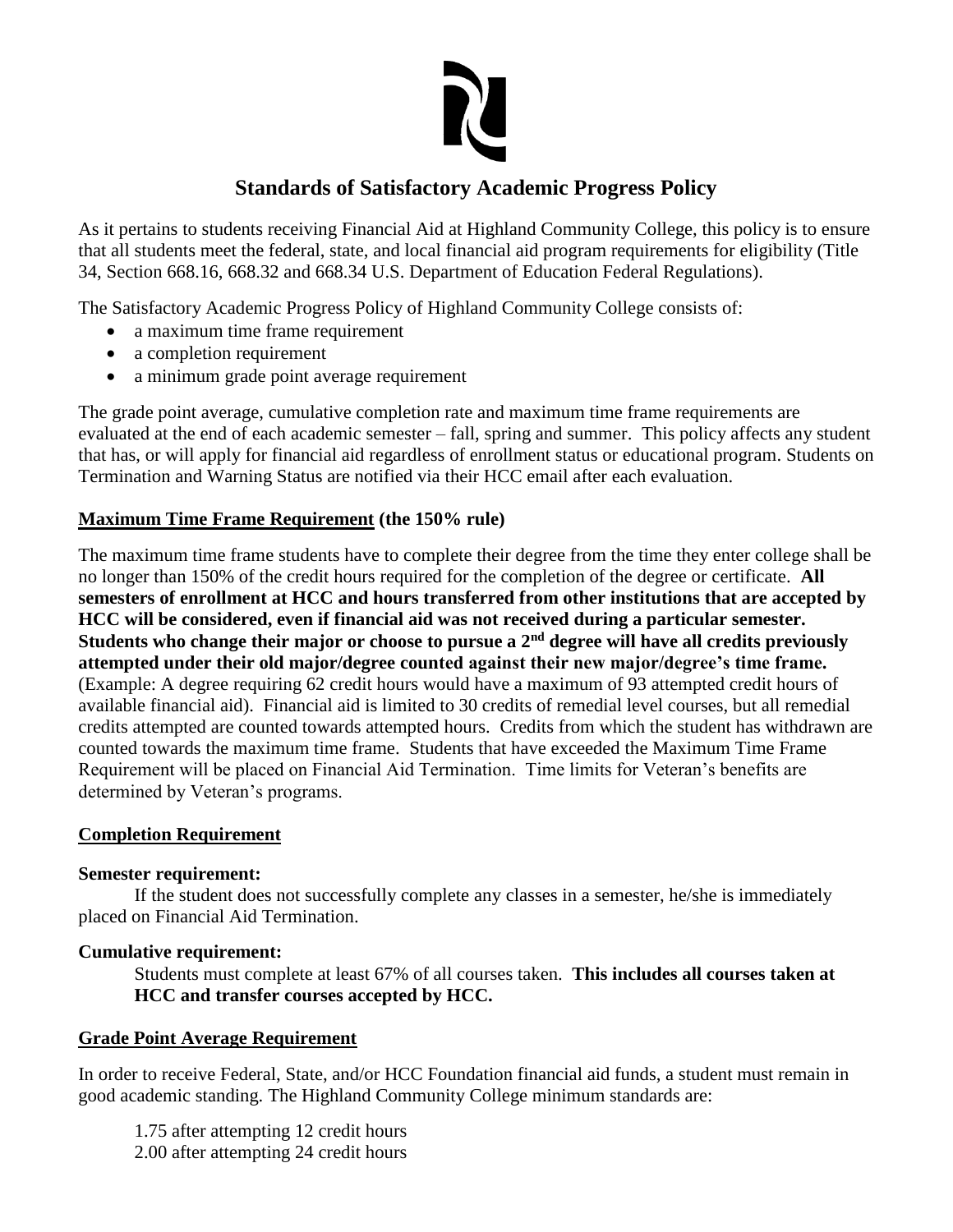**Only grades earned at HCC are counted in this requirement**. Grades are calculated for all eligible courses, not just college level courses. The GPA requirement evaluates the student's entire academic career at HCC. A student placed on academic probation is on Financial Aid **Warning status**. A student on academic probation and not showing academic improvement will be placed on Financial Aid Termination.

*Financial Aid Warning (definition)* - When a student fails to meet the minimum standards of one of the requirements (completion or grade point average), the student is on Financial Aid Warning. A student may stay on Financial Aid Warning for one semester.

*Financial Aid Termination*- A student is ineligible for any type of educational benefits while on Financial Aid Termination. The student may appeal the Termination status (see Student Appeal Procedure). A student is placed on Financial Aid Termination status upon two successive semesters of Financial Aid Warning or AFTER ANY SEMESTER for a reason specifically described in the requirements (time frame, completion, GPA). A student placed on Financial Aid Termination will not be eligible for financial aid until the student meets SAP.

*Financial Aid Probation-* A student is on probation if he/she fails to make satisfactory academic progress and who has appealed and has had eligibility for aid reinstated. It is the responsibility of the student to follow their academic plan while on probation.

*Grades-* Successful completion includes only grades of A, B, C, D, P, R or S.

- Withdrawals after the no-record drop date, count as enrolled hours but do not count as successfully completed hours.
- Repetition of a course which has been successfully completed only counts as enrolled hours when and if the course is designed to be repeated or the repetition is required for graduation.
- Developmental courses count as enrolled hours if they are deemed necessary for successful completion of a program.
- Incomplete grades (I) count as enrolled hours but do not count as successfully completed hours. Incomplete grades are not included in the GPA calculation.

#### **Appeal Procedure**

If a student feels that extenuating circumstances (such as student illness, injury, or death of a relative) prevented the achievement of Satisfactory Academic Progress as defined above and resulted in the termination of eligibility for financial aid, the student may submit an appeal to the Director of Financial Aid. The letter must be accompanied by the documentation necessary to support the student's claim and a completed academic plan. The Financial Aid Appeals Committee (Including representatives from Admissions, Finance, Financial Aid, Advising and a member at large) will determine if the student will have financial aid reinstated. The decision of the Financial Aid Appeals Committee will be final. **Students will be notified of the final decision through their HCC email. Only if the student does not have a current HCC email account will the notification be made by US mail.**

If the student's letter of appeal is denied, eligibility for financial aid is reestablished by meeting the Standards of Academic Progress outlined in this policy**.**